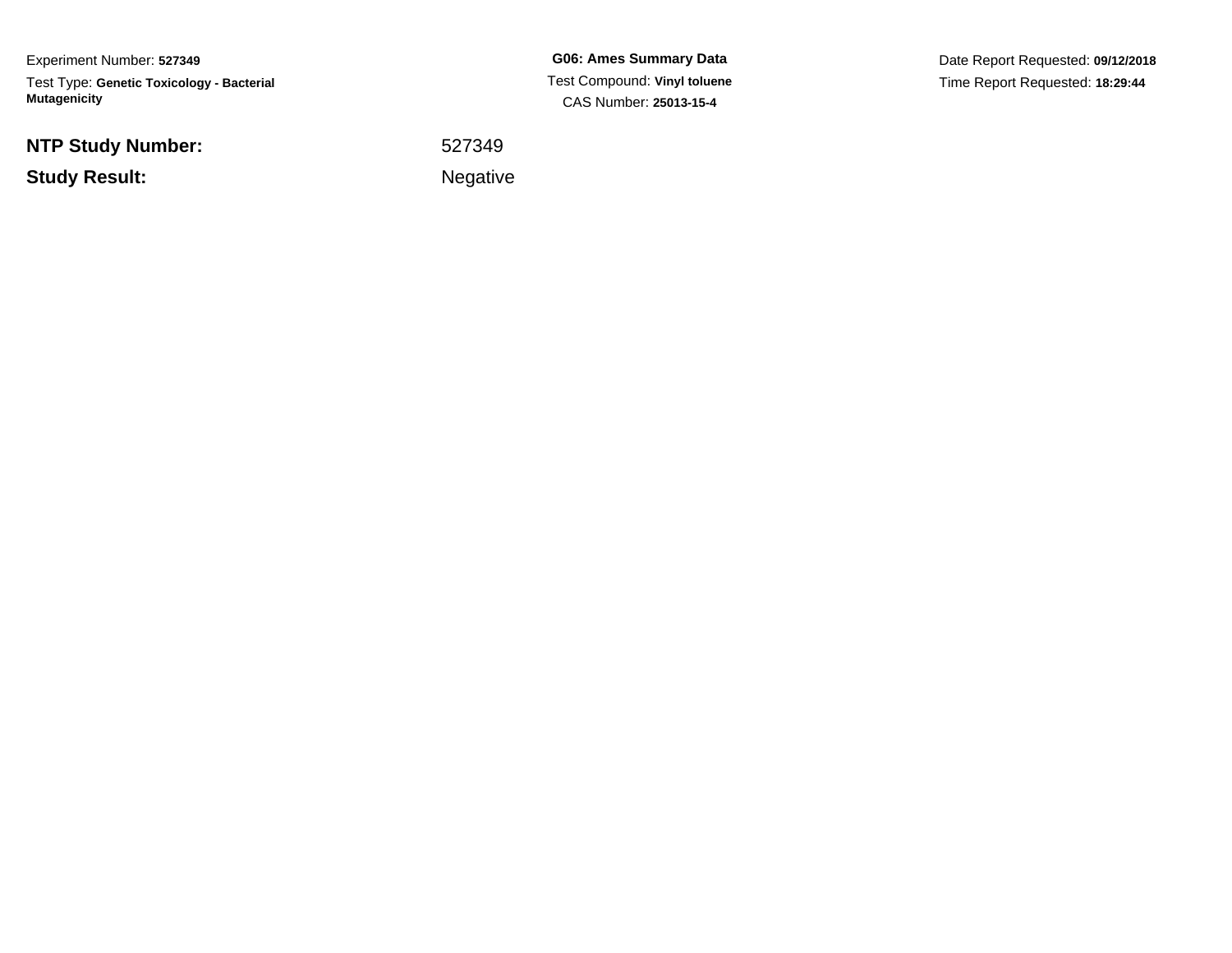Test Type: **Genetic Toxicology - Bacterial Mutagenicity**

**G06: Ames Summary Data** Test Compound: **Vinyl toluene**CAS Number: **25013-15-4**

Date Report Requested: **09/12/2018**Time Report Requested: **18:29:44**

|                               |                   |                   | Strain: TA100          |                        |                     |
|-------------------------------|-------------------|-------------------|------------------------|------------------------|---------------------|
| Dose (ug/Plate)               | <b>Without S9</b> | <b>Without S9</b> | <b>With 10% Rat S9</b> | <b>With 10% Rat S9</b> | With 10% Hamster S9 |
| Vehicle Control <sup>1</sup>  | $151 \pm 10.0$    | $137 \pm 7.4$     | 9.7<br>$214 \pm$       | $146 \pm 8.1$          | $216 \pm 9.3$       |
| 1.0                           |                   |                   |                        | $129 \pm 5.7$          |                     |
| 3.3                           |                   | $119 \pm 4.7$     | 7.8<br>$190 +$         | $124 \pm 4.7$          | $216 \pm 4.4$       |
| 10.0                          | $169 \pm 3.2$     | $132 \pm 12.7$    | $202 \pm 10.1$         | $130 \pm 4.0$          | $213 \pm 7.1$       |
| 33.0                          | $163 \pm 7.1$     | $122 \pm 3.2$     | $227 \pm 12.0$         | $141 \pm 5.8$          | $216 \pm 23.8$      |
| 100.0                         | $157 \pm 25.9$    | $132 \pm 1.7$     | $220 \pm 11.7$         | $128 \pm 4.1$          | $222 \pm 3.3$       |
| 333.0                         | $165 \pm 12.5$    | $127 \pm 10.1$    | Toxic                  |                        | $189 \pm 8.8$       |
| 1000.0                        | Toxic             |                   |                        |                        |                     |
| <b>Trial Summary</b>          | Negative          | Negative          | Negative               | Negative               | Negative            |
| Positive Control <sup>2</sup> |                   |                   | $2719 \pm 231.9$       | $2265 \pm 36.3$        | $1680 \pm 64.7$     |
| Positive Control <sup>3</sup> | $1423 \pm 77.5$   | $1254 \pm 31.9$   |                        |                        |                     |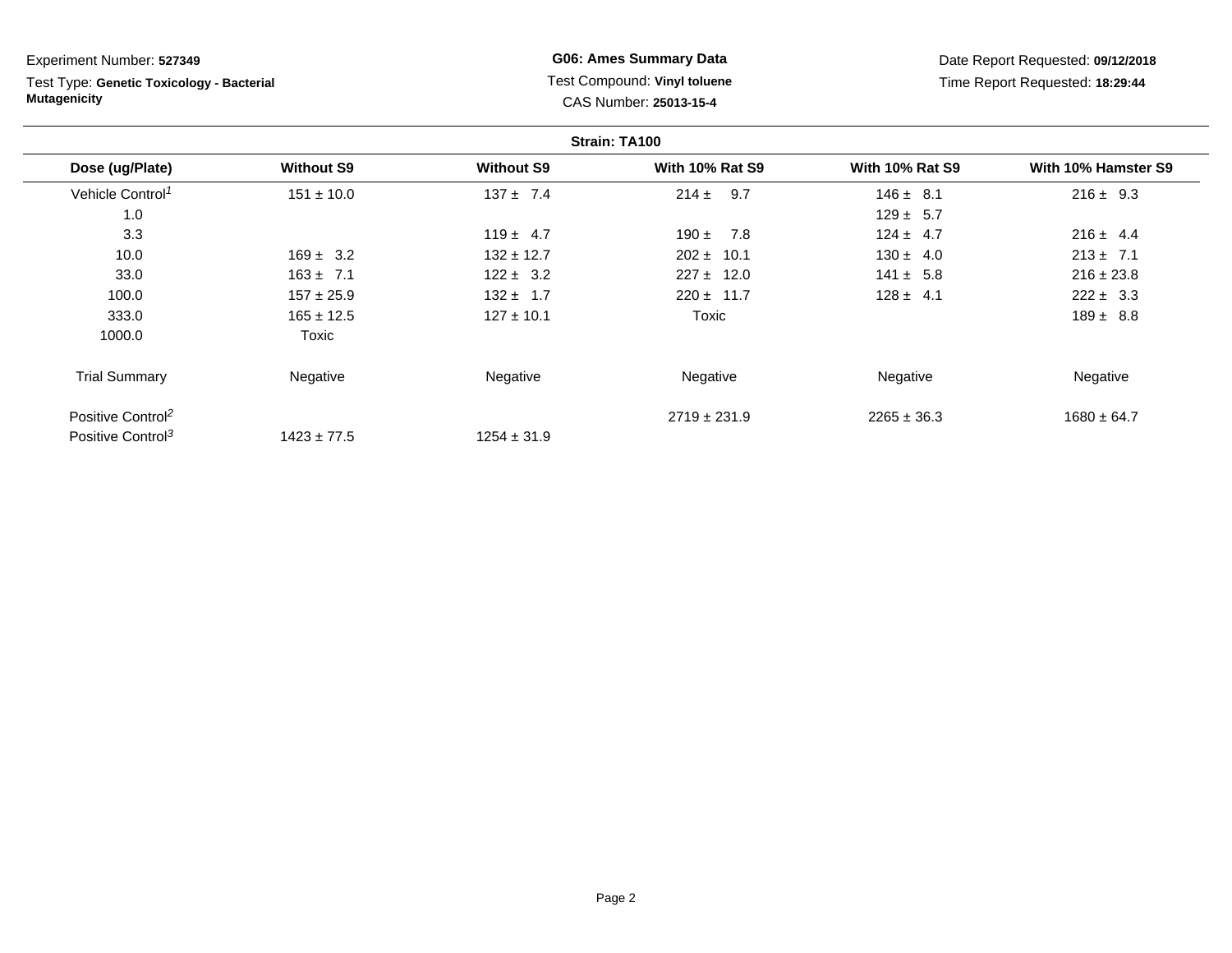Test Type: **Genetic Toxicology - Bacterial Mutagenicity**

|  | Strain: TA100 |  |
|--|---------------|--|
|--|---------------|--|

|                                                                |                     | <b>JUQUIL IMIVU</b> |  |
|----------------------------------------------------------------|---------------------|---------------------|--|
| Dose (ug/Plate)                                                | With 10% Hamster S9 |                     |  |
| Vehicle Control <sup>1</sup>                                   | $140 \pm 7.5$       |                     |  |
| 1.0                                                            |                     |                     |  |
| 3.3                                                            | $167 \pm 7.9$       |                     |  |
| 10.0                                                           | $170 \pm 9.5$       |                     |  |
| 33.0                                                           | $171 \pm 3.2$       |                     |  |
| 100.0                                                          | $168 \pm 11.5$      |                     |  |
| 333.0                                                          | $172 \pm 6.0$       |                     |  |
| 1000.0                                                         |                     |                     |  |
| <b>Trial Summary</b>                                           | Negative            |                     |  |
| Positive Control <sup>2</sup><br>Positive Control <sup>3</sup> | $2507 \pm 173.1$    |                     |  |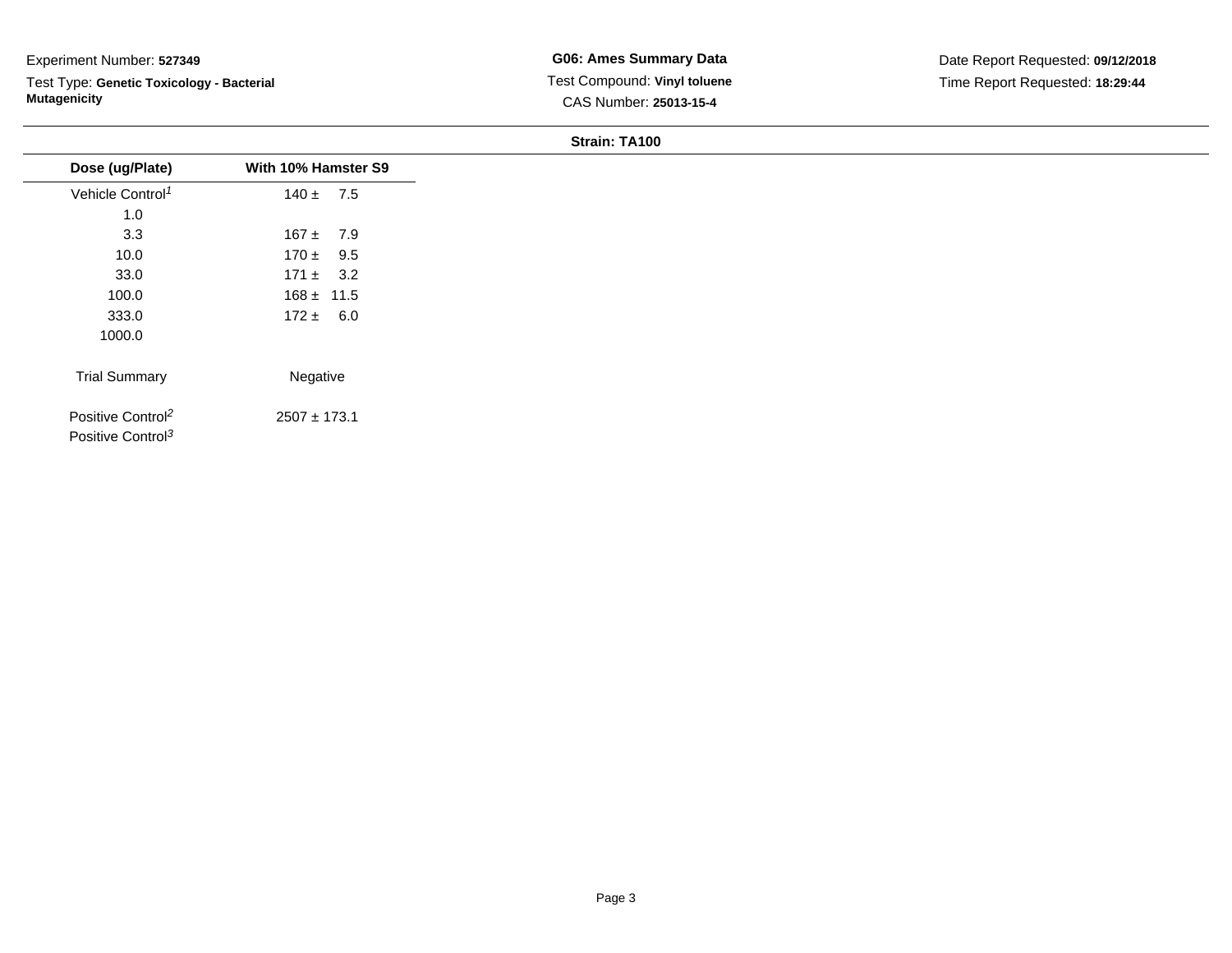Experiment Number: **527349**Test Type: **Genetic Toxicology - Bacterial Mutagenicity** **G06: Ames Summary Data** Test Compound: **Vinyl toluene**CAS Number: **25013-15-4**

Date Report Requested: **09/12/2018**Time Report Requested: **18:29:44**

|                               |                   |                   | Strain: TA1535         |                        |                     |
|-------------------------------|-------------------|-------------------|------------------------|------------------------|---------------------|
| Dose (ug/Plate)               | <b>Without S9</b> | <b>Without S9</b> | <b>With 10% Rat S9</b> | <b>With 10% Rat S9</b> | With 10% Hamster S9 |
| Vehicle Control <sup>1</sup>  | $17 \pm 0.6$      | $8 \pm 1.8$       | $19 \pm 1.2$           | $10 \pm 1.2$           | $18 \pm 3.6$        |
| 3.3                           |                   | $8 \pm 0.0$       | $25 \pm 0.3$           | $11 \pm 2.0$           | $24 \pm 3.2$        |
| 10.0                          | $15 \pm 2.4$      | $8 \pm 1.3$       | $25 \pm 2.1$           | $10 \pm 3.1$           | $16 \pm 2.6$        |
| 33.0                          | $19 \pm 0.9$      | $7 \pm 1.0$       | $14 \pm 4.9$           | $10 \pm 2.5$           | $20 \pm 0.6$        |
| 100.0                         | $17 \pm 4.0$      | $7 + 1.5$         | $18 \pm 4.2$           | $11 \pm 1.5$           | $15 \pm 1.2$        |
| 333.0                         | $1 \pm 0.9$       | $2 \pm 0.7$       | $29 \pm 1.0$           | $10 \pm 2.3$           | $18 \pm 4.0$        |
| 1000.0                        | $0 \pm 0.0$       |                   |                        |                        |                     |
| <b>Trial Summary</b>          | Negative          | Negative          | Negative               | Negative               | Negative            |
| Positive Control <sup>4</sup> |                   |                   | $278 \pm 44.0$         | $209 \pm 7.0$          | $406 \pm 53.2$      |
| Positive Control <sup>3</sup> | $699 \pm 72.5$    | $642 \pm 9.8$     |                        |                        |                     |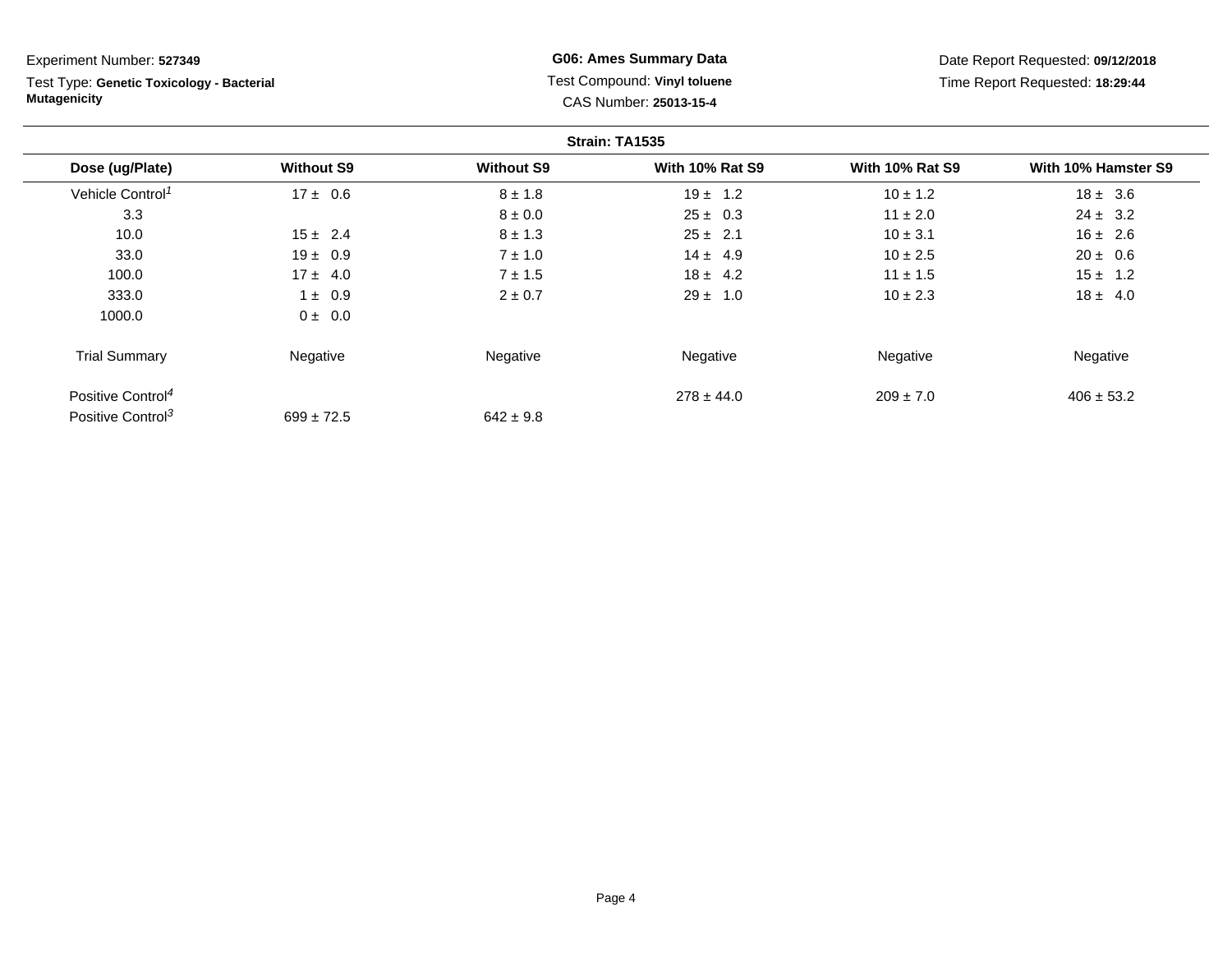Test Type: **Genetic Toxicology - Bacterial Mutagenicity**

#### **Strain: TA1535**

| With 10% Hamster S9 |
|---------------------|
| $13 \pm 0.3$        |
| $9 \pm 1.0$         |
| $11 \pm 2.0$        |
| $12 \pm 2.6$        |
| $10 \pm 1.8$        |
| $12 \pm 1.7$        |
|                     |
| Negative            |
| $253 \pm 16.7$      |
|                     |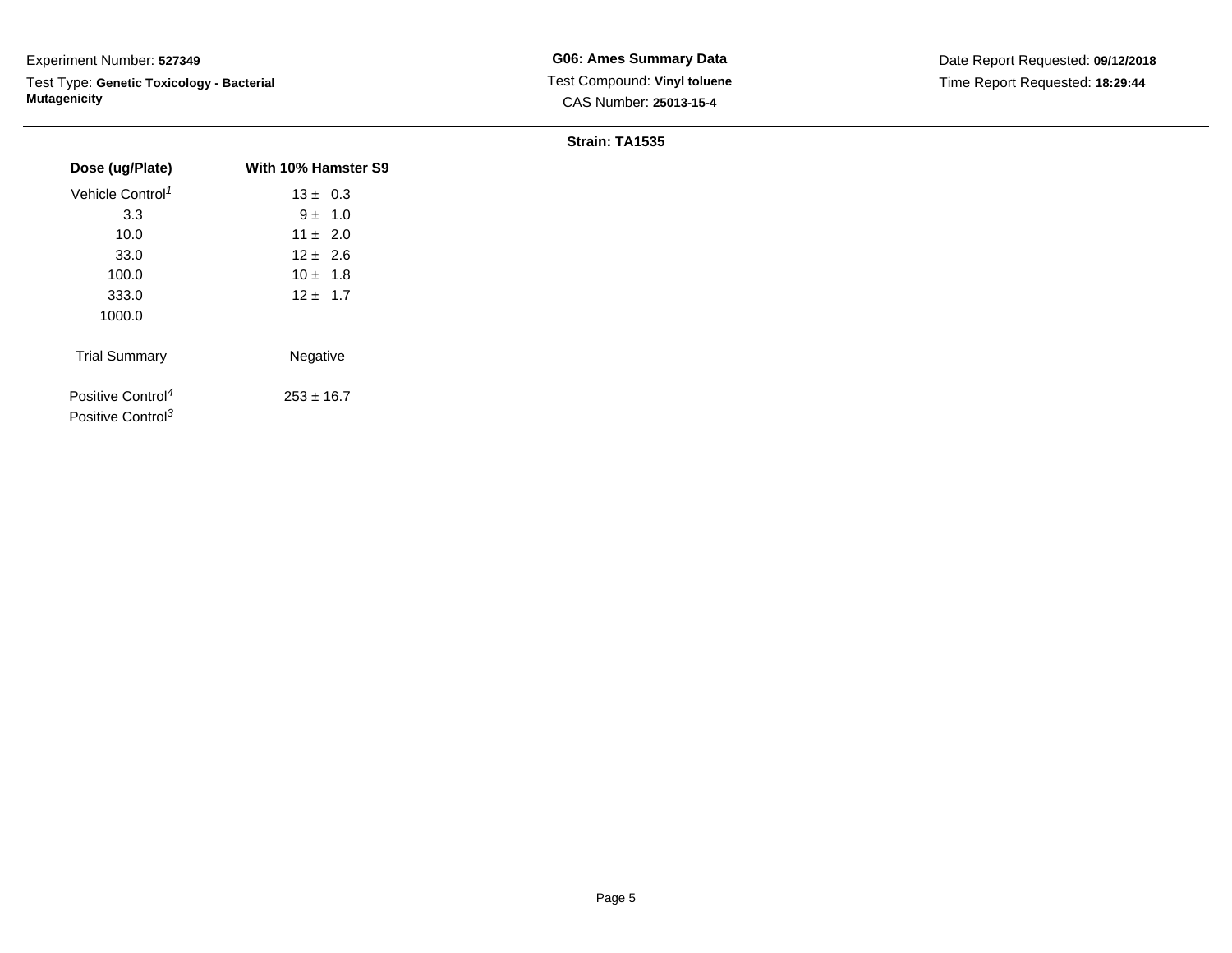Test Type: **Genetic Toxicology - Bacterial Mutagenicity**

**G06: Ames Summary Data** Test Compound: **Vinyl toluene**CAS Number: **25013-15-4**

Date Report Requested: **09/12/2018**Time Report Requested: **18:29:44**

|                               |                   |                   | Strain: TA1537         |                        |                     |
|-------------------------------|-------------------|-------------------|------------------------|------------------------|---------------------|
| Dose (ug/Plate)               | <b>Without S9</b> | <b>Without S9</b> | <b>With 10% Rat S9</b> | <b>With 10% Rat S9</b> | With 10% Hamster S9 |
| Vehicle Control <sup>1</sup>  | $11 \pm 3.5$      | $5 \pm 1.0$       | $15 \pm 1.8$           | $11 \pm 1.3$           | $15 \pm 0.9$        |
| 1.0                           |                   |                   |                        | $6 \pm 0.9$            |                     |
| 3.3                           |                   | $5 \pm 0.3$       | $12 \pm 2.3$           | $6 \pm 0.6$            | $11 \pm 0.7$        |
| 10.0                          | $18 \pm 0.3$      | $4 \pm 1.0$       | $16 \pm 0.9$           | $8 \pm 0.9$            | $15 \pm 1.5$        |
| 33.0                          | $15 \pm 0.9$      | $3 \pm 0.3$       | $12 \pm 2.7$           | $5 \pm 1.3$            | $11 \pm 1.2$        |
| 100.0                         | $11 \pm 2.3$      | $4 \pm 1.2$       | $14 \pm 2.3$           | $7 \pm 1.0$            | $15 \pm 1.2$        |
| 333.0                         | $2 \pm 0.7$       | $2 \pm 0.3$       | Toxic                  |                        | $10 \pm 2.7$        |
| 1000.0                        | $0 \pm 0.0$       |                   |                        |                        |                     |
| <b>Trial Summary</b>          | Negative          | Negative          | Negative               | Negative               | Negative            |
| Positive Control <sup>4</sup> |                   |                   | $211 \pm 8.8$          | $185 \pm 39.6$         | $173 \pm 10.0$      |
| Positive Control <sup>5</sup> | $465 \pm 44.5$    | $253 \pm 68.4$    |                        |                        |                     |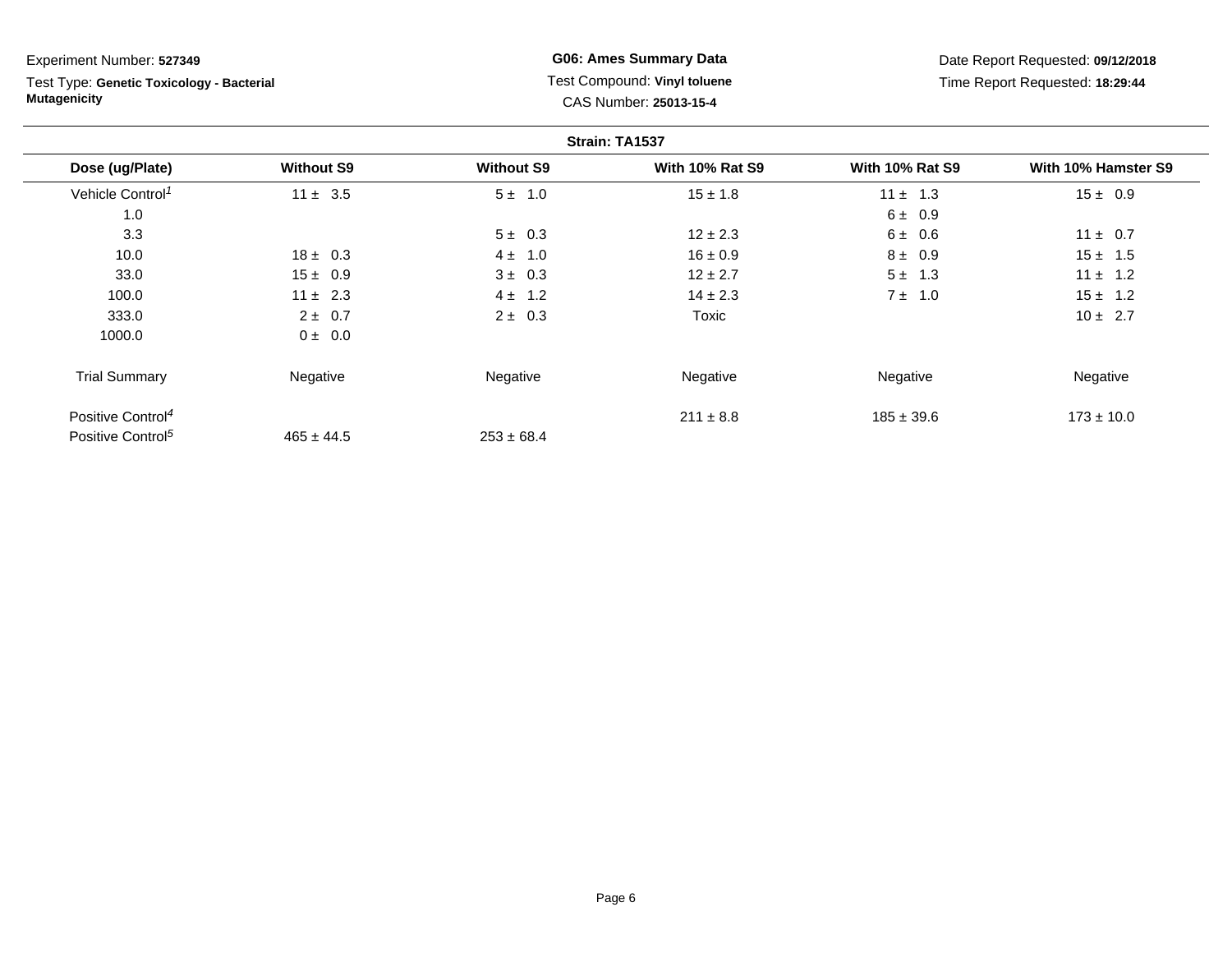Test Type: **Genetic Toxicology - Bacterial Mutagenicity**

## **Strain: TA1537**

| Dose (ug/Plate)                                                | With 10% Hamster S9 |
|----------------------------------------------------------------|---------------------|
| Vehicle Control <sup>1</sup>                                   | $9 \pm 2.3$         |
| 1.0                                                            |                     |
| 3.3                                                            | $9 \pm 1.2$         |
| 10.0                                                           | $6 \pm 1.8$         |
| 33.0                                                           | $8 \pm 1.5$         |
| 100.0                                                          | $6 \pm 0.9$         |
| 333.0                                                          | $8 \pm 2.0$         |
| 1000.0                                                         |                     |
| <b>Trial Summary</b>                                           | Negative            |
|                                                                |                     |
| Positive Control <sup>4</sup><br>Positive Control <sup>5</sup> | $226 \pm 55.7$      |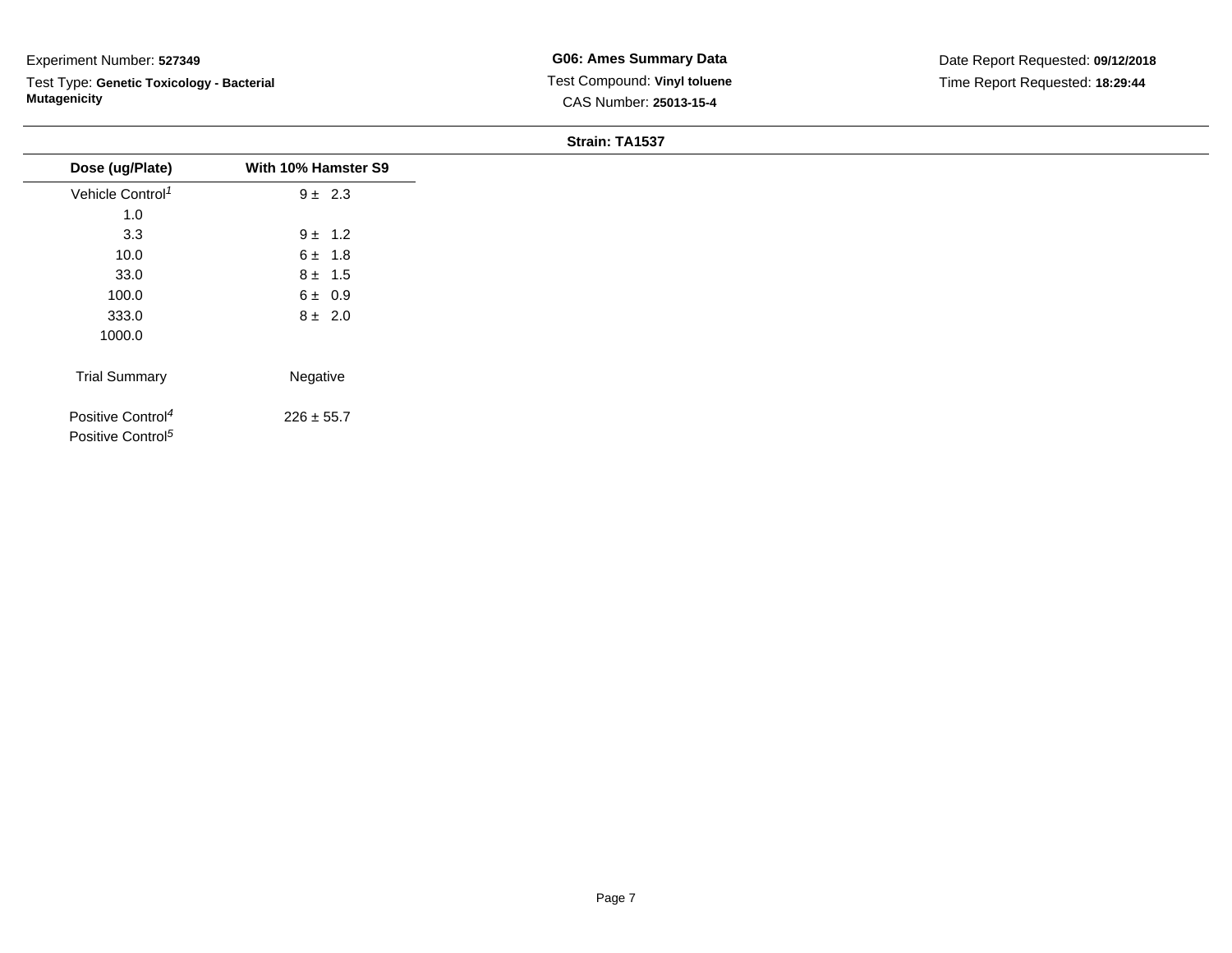Test Type: **Genetic Toxicology - Bacterial Mutagenicity**

**G06: Ames Summary Data** Test Compound: **Vinyl toluene**CAS Number: **25013-15-4**

Date Report Requested: **09/12/2018**Time Report Requested: **18:29:44**

|                               |                   |                   | <b>Strain: TA98</b>    |                        |                     |
|-------------------------------|-------------------|-------------------|------------------------|------------------------|---------------------|
| Dose (ug/Plate)               | <b>Without S9</b> | <b>Without S9</b> | <b>With 10% Rat S9</b> | <b>With 10% Rat S9</b> | With 10% Hamster S9 |
| Vehicle Control <sup>1</sup>  | $19 \pm 1.7$      | $13 \pm 2.9$      | $30 \pm 5.7$           | 2.6<br>$24 \pm$        | $38 \pm 3.3$        |
| 3.3                           |                   | $9 \pm 1.9$       | $32 \pm 4.9$           | $18 \pm$<br>1.5        | $30 \pm 5.7$        |
| 10.0                          | $16 \pm 3.0$      | $8 \pm 0.0$       | $40 \pm 2.2$           | $14 \pm$<br>0.9        | $45 \pm 2.7$        |
| 33.0                          | $24 \pm 2.4$      | $10 \pm 1.5$      | $35 \pm 3.0$           | 10 $\pm$<br>2.0        | $40 \pm 3.0$        |
| 100.0                         | $22 \pm 2.5$      | $9 \pm 1.5$       | $36 \pm 4.3$           | 17±<br>4.0             | $43 \pm 1.5$        |
| 333.0                         | $16 \pm 1.3$      | $8 \pm 1.2$       | $26 \pm 2.8$           | 1.0<br>$6 \pm$         | $34 \pm 4.2$        |
| 1000.0                        | <b>Toxic</b>      |                   |                        |                        |                     |
| <b>Trial Summary</b>          | Negative          | Negative          | Negative               | Negative               | Negative            |
| Positive Control <sup>2</sup> |                   |                   | $391 \pm 44.1$         | $1545 \pm 112.3$       | $553 \pm 64.6$      |
| Positive Control <sup>6</sup> | $182 \pm 24.9$    | $357 \pm 36.5$    |                        |                        |                     |

Page 8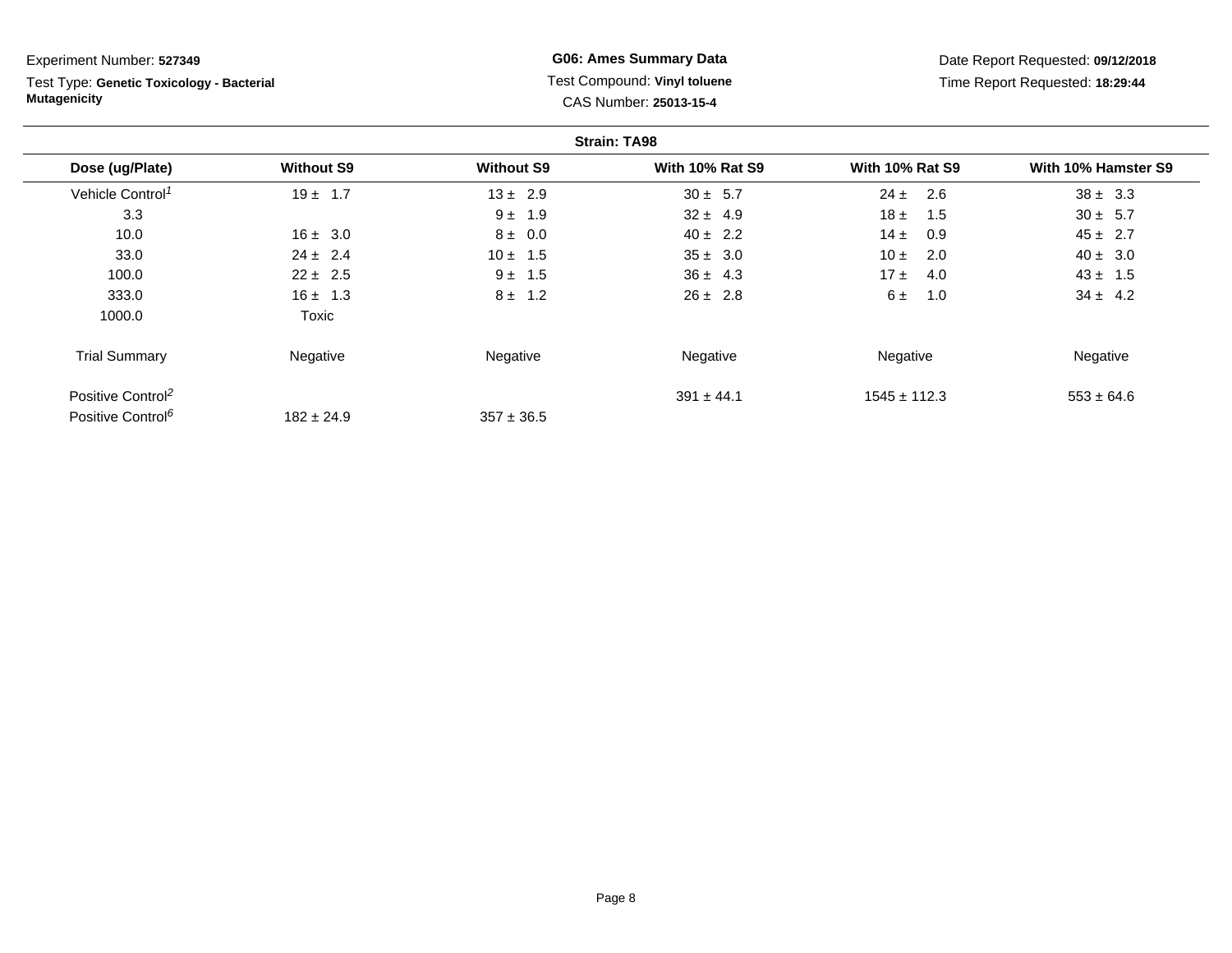Test Type: **Genetic Toxicology - Bacterial Mutagenicity**

| <b>Strain: TA98</b> |  |
|---------------------|--|
|                     |  |

| Dose (ug/Plate)                                                | With 10% Hamster S9 |
|----------------------------------------------------------------|---------------------|
| Vehicle Control <sup>1</sup>                                   | $17 \pm 0.9$        |
| 3.3                                                            | $17 \pm 1.2$        |
| 10.0                                                           | $16 \pm 2.5$        |
| 33.0                                                           | $17 \pm 3.2$        |
| 100.0                                                          | $12 \pm 0.7$        |
| 333.0                                                          | $9 \pm 0.9$         |
| 1000.0                                                         |                     |
| <b>Trial Summary</b>                                           | Negative            |
| Positive Control <sup>2</sup><br>Positive Control <sup>6</sup> | $1542 \pm 45.0$     |
|                                                                |                     |